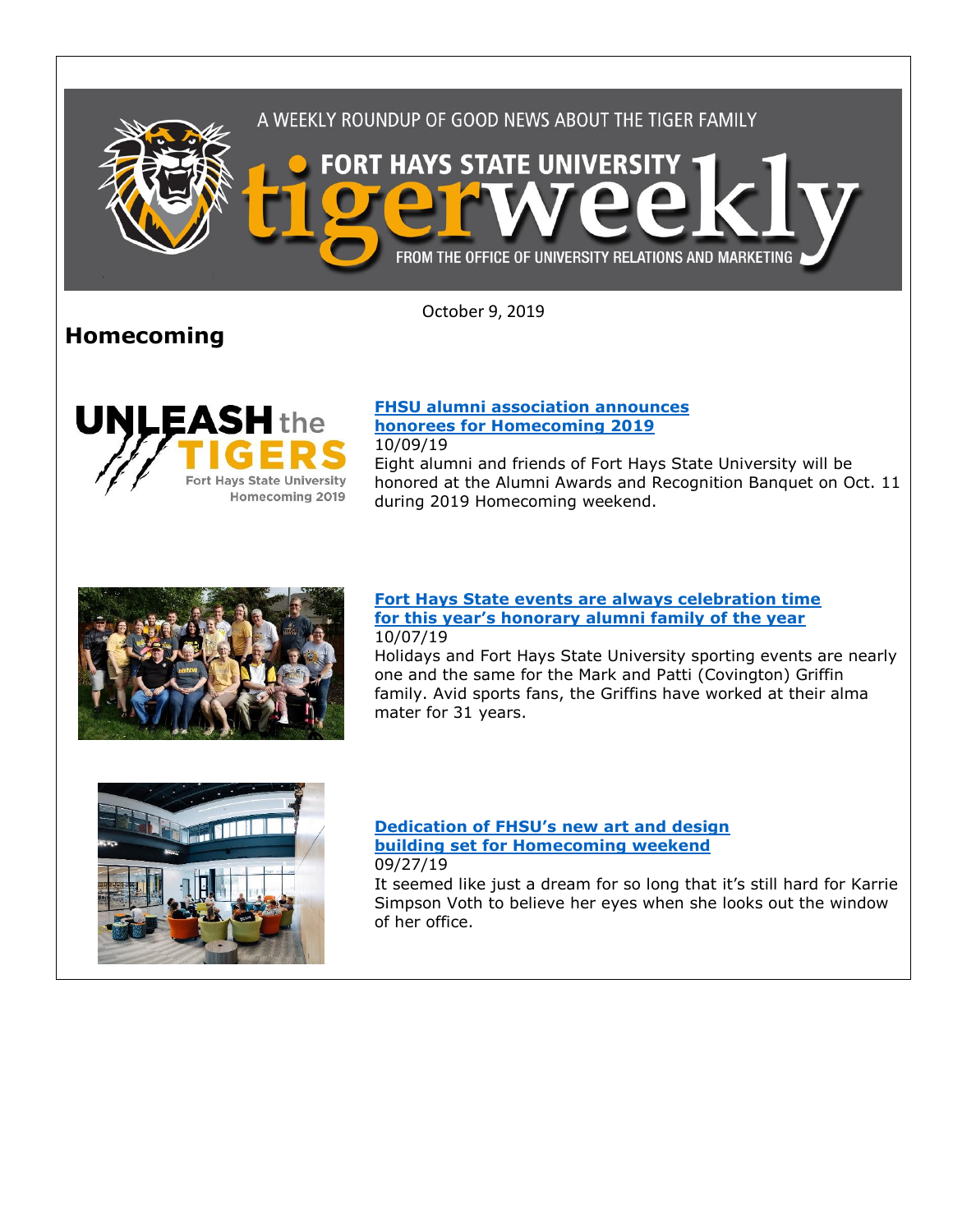

### **[Fort Hays State announces 2019](https://www.fhsu.edu/news/2019/09/homecoming-royalty-finalists-2019)  [Homecoming royalty finalists](https://www.fhsu.edu/news/2019/09/homecoming-royalty-finalists-2019)** 09/27/19

Fort Hays State University has selected its 2019 Homecoming royalty finalists. This year, there were 24 Homecoming royalty nominees representing 20 student organizations and groups. The finalists include five queens and five kings.

# **Top Stories**



## **[FHSU enrollment growth at a glance](https://www.fhsu.edu/news/2019/10/record-fall-enrollments-at-fort-hays-state-continue-with-a-19th-straight-increase)**

10/02/19 Fort Hays State University has set a 19th consecutive fall enrollment record with 15,908 students.

# **Features**



### **[New initiatives enhance FHSU](https://www.fhsu.edu/news/2019/10/new-initiatives-enhance-fhsu-experience-for-graduate-counseling-students) experience [for graduate counseling students](https://www.fhsu.edu/news/2019/10/new-initiatives-enhance-fhsu-experience-for-graduate-counseling-students)** 10/07/19

A new organization at Fort Hays State University will enable master's counseling students to network and collaborate across campus and the internet. The new initiatives also will recognize their achievements.



## **[FHSU student giving back in honor of her sister](https://www.fhsu.edu/news/2019/09/vig-student-giving-back)** 09/27/19

Fort Hays State University student Holly Linenberger learned a lot about helping children during her high school days at Thomas More Prep-Marian in Hays, where she was a member of the Kiwanis-sponsored Key Club for four years.